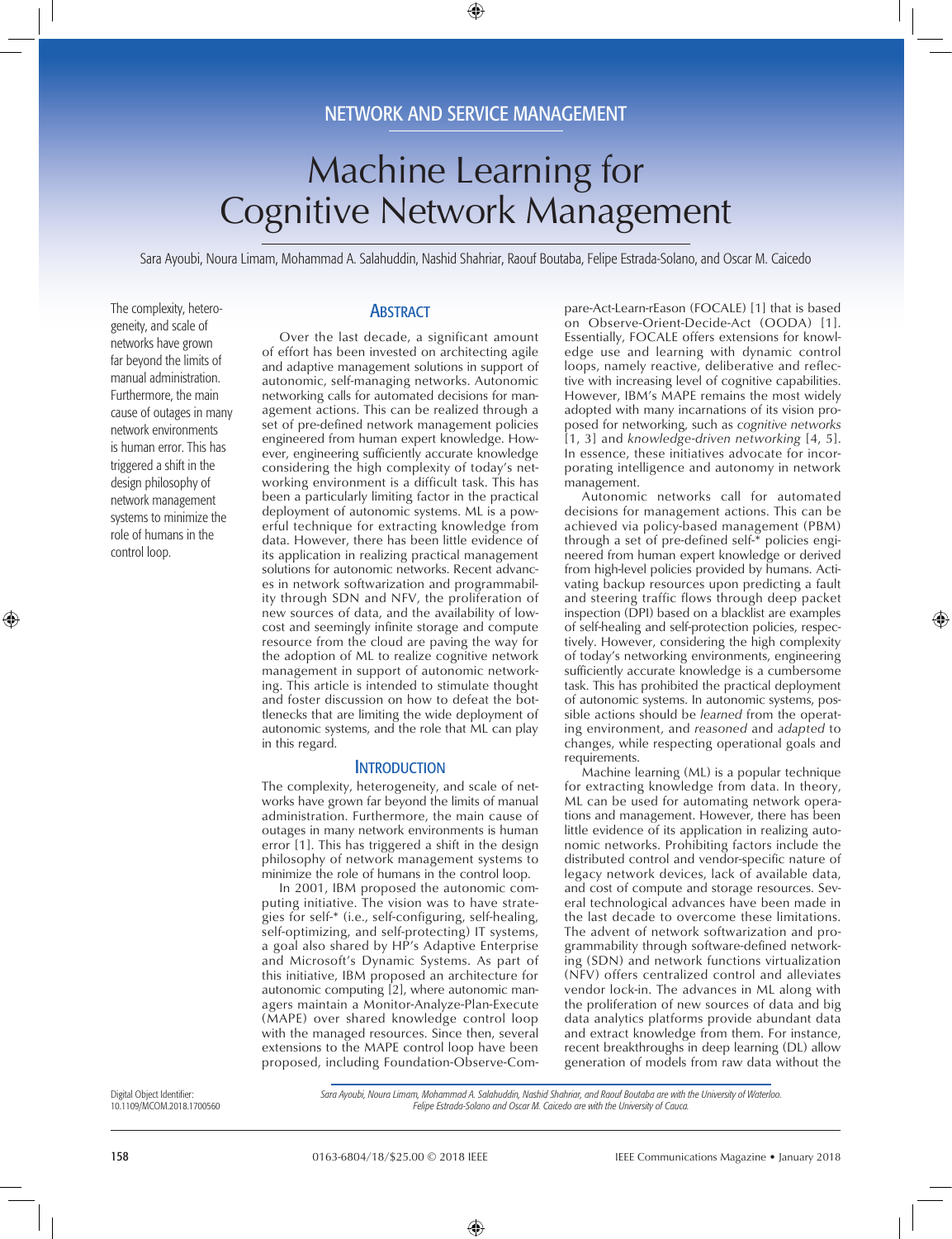

Fundamental to ML is feature extraction that determines the best discriminators for learning and inference. Note that learning splits the data into training and validation sets. This split can conform to the 80:20 or 70:30 ratio rule-ofthumb; or follow the k-fold cross validation

Figure 1. The evolution of machine learning algorithms with key milestones. The matching example are the technique.

need for data labeling. Furthermore, the availability of seemingly *infinite* storage and compute resources through the cloud overcomes the cost of resources. These together provide the environment to realize the vision of autonomic networks. The main contributions of this article are:

- We expose how ML can be used to realize autonomicity in each of the fault, configuration, accounting, performance, and security (FCAPS) [6] management areas.
- We show how ML can be leveraged to realize a cognitive MAPE control loop for network management.
- We discuss the opportunities and challenges pertaining to using ML for the management of autonomic networks.

The remainder of this article is organized as follows. We provide a high-level background on ML in the following section. After that we highlight how ML has been leveraged for network management. We showcase how ML can be used to realize a cognitive control loop, and present a use case illustrating its realization in practice using existing technologies and protocols. Then we present future research directions to facilitate a holistic cognitive management framework.

## Machine Learning

ML goes beyond learning or extracting knowledge to utilizing it and improving it with experience. It has given rise to a plethora of algorithms, as shown in Fig. 1. Essentially, ML is applied to problems that can be solved using *inference* [7] and have large representative training *data*. Fundamental to ML is *feature extraction*, which determines the best discriminators for learning and inference [8]. Note that *learning* splits the data into training and validation sets. This *split* can conform to the 80:20 or 70:30 ratio rule of thumb, or follow the *k*-fold cross-validation technique.

ML is classified into three categories, based on how the learning is achieved [1].

Supervised Learning: uses labeled training datasets to create models that map inputs to corresponding outputs. Typically, this approach is used to solve *classification* and *regression* problems that pertain to predicting discrete or continuous valued outputs, respectively. For example, a classification problem can be to identify an attack as either denial of service (DoS), root-to-local

(R2L), user-to-root (U2R), or probing. A regression problem can be to predict the time of future attacks.

Unsupervised Learning: uses unlabeled training datasets to create models that find dominating structure or patterns in the data. This approach is appropriate for *clustering*, *outliers detection*, and *density estimation* problems. For example, the clustering problem can pertain to grouping different instances of attacks based on their similarities.

Reinforcement Learning (RL): is an iterative process that uses the feedback from the environment to learn the correct sequence of actions to maximize a cumulative reward. Unlike other approaches that are myopic in nature, RL may sacrifice immediate gains for long-term rewards. Hence, RL is best suited for making cognitive choices, such as decision making, planning, and scheduling [9].

Different ML techniques (Fig. 1) belong to one or more of the aforementioned categories. Bayesian networks (BNs) and support vector machines (SVMs) are typically applied in supervised learning. *k*-nearest neighbors (k-NN), decision trees (DTs), and neural networks (NNs) have been used in both supervised and unsupervised learning. *k*-means operates only in unsupervised learning. Q-learning, the most prominent RL technique, has recently used NN and deep NN (DNN) to approximate its action-value function (i.e., deep RL).

# Machine Learning for Network Management

#### Machine Learning for FCAPS: What Has Been Done?

Application of ML to automate network management and close the management loop is a nontrivial task. Table 1 highlights representative ML techniques employed in the literature for the FCAPS management areas to provide some degree of autonomy.

Fault Management: Failure in networks is a norm rather than an exception, and its impact can be quite costly [10]. The slow reaction time and poor accuracy of traditional fault management techniques further increase this cost. This has motivated efforts that leveraged ML for proactive fault prediction. Additional works considered the usage of ML for fault localization and automat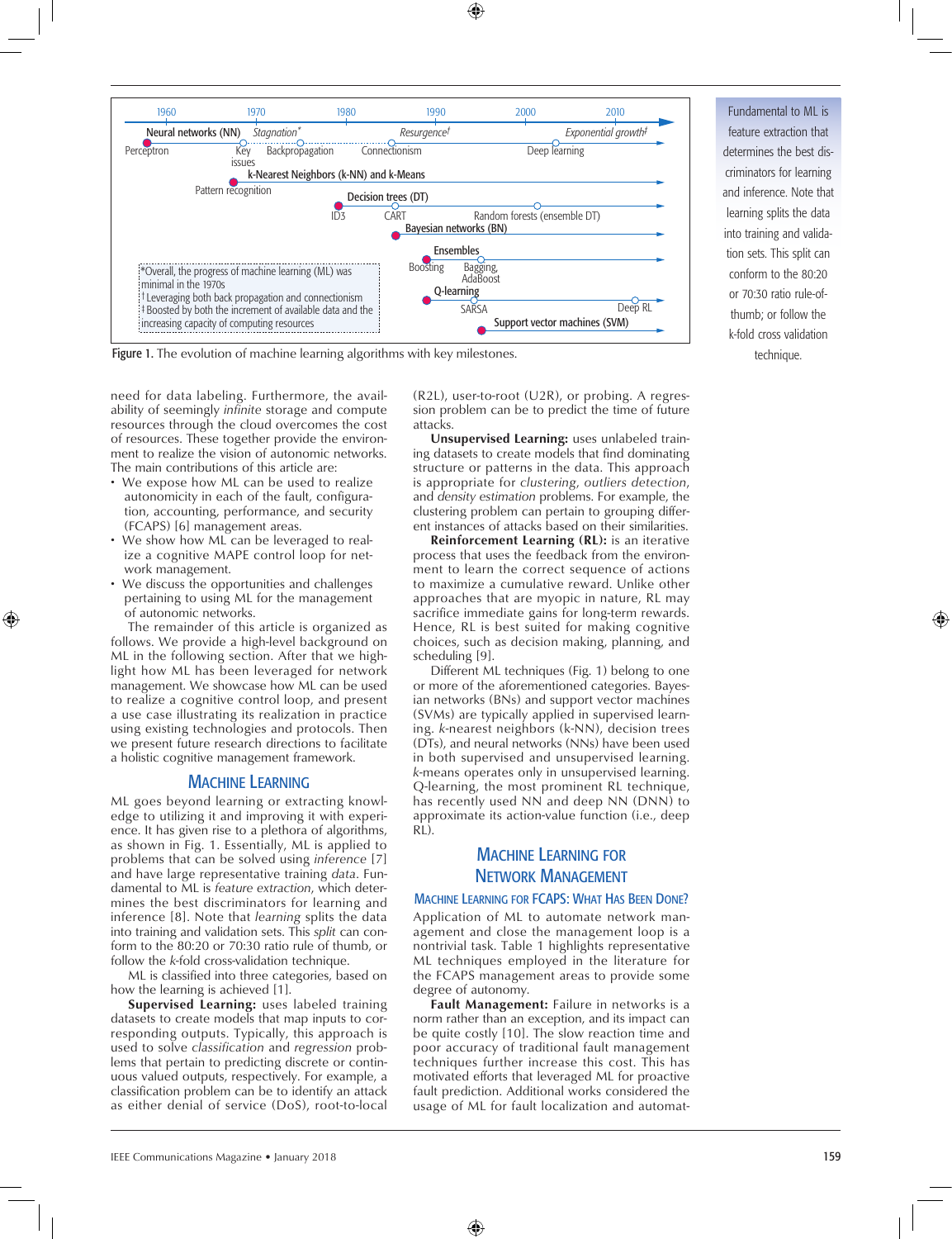ed mitigation to minimize downtime and human intervention.

Configuration Management: Operators must implement increasingly sophisticated network policies that have to be translated into constrained low-level configuration commands, and adjusted to changes in network conditions (e.g., intrusions, traffic shifts, performance degradation). As the network state is constantly changing, network managers find themselves constantly configuring the network to adapt to these changes, which is a cumbersome and error-prone process. ML can help automate this process by training models to identify optimal state-action pairs as the network behavior changes over time. A handful of works have showcased the benefits of ML for dynamic resource allocation and service configuration.

Accounting Management: Accounting is tightly coupled with business and control models. These models leverage accounting data in

| Management area | <b>Management function</b>          | Machine learning techniques                                           |
|-----------------|-------------------------------------|-----------------------------------------------------------------------|
| Fault           | Fault prediction                    | NN, k-NN, k-Means, DT, BN, SVM                                        |
|                 | <b>Fault localization</b>           | NN, k-NN, k-Means, DT                                                 |
|                 | Automated mitigation                | BN, SVM                                                               |
| Configuration   | Adaptive resource allocation        | Q-Learning, Deep                                                      |
|                 | Adaptive service configuration      | Q-Learning                                                            |
| Accounting      |                                     |                                                                       |
| Performance     | Traffic load and metrics prediction | (Ensemble) NN, BN, SVM,                                               |
|                 | QoE-QoS correlation                 | DT, BN, SVM, Q-learning                                               |
| Security        | Misuse detection                    | NN, DT, BN, SVM                                                       |
|                 | Anomaly detection                   | (Ensemble) NN, DNN, k-NN, k-means,<br>(Ensemble) DT, Ensemble BN, SVM |

Table 1. Sample machine learning techniques used in FCAPS.



Figure 2. Cognitive control loop for network management.

decision making, service planning, and delivery, and designing tariffs and pricing plans. Therefore, it is essential to ensure the integrity of accounting data by accurate collection of usage data and fraud detection. The use of ML for network accounting management is rather unexplored.

Performance Management: Today's networks typically run a variety of services with different performance requirements to serve an increasing number of users with distinct profiles. Guaranteeing performance is a daunting task. In fact, without the ability to accurately predict network behavior, how can we provide such guarantees? This realization has attracted numerous efforts that have leveraged ML for performance and traffic load prediction, and quality of experience/ service (QoE/QoS) correlation for proactive and adaptive network performance management [11].

Security Management: The most commonly employed security approach consists of monitoring the network for patterns of well-known threats. However, this renders the network vulnerable to *zero-day* attacks. This vulnerability is critical as new attacks emerge daily [12]. The need for robust security measures is clear, and the role of ML toward this end has been investigated extensively [13]. Existing efforts have concentrated on using ML for misuse detection in order to learn complex attack patterns from historical data and generate generic rules that allow detecting variations of known attacks. Anomaly detection using ML has also been explored to detect zeroday attacks. This consists of learning patterns of normal behavior and detecting deviations from the norm.

The aforementioned efforts show promising results toward incorporating cognition in network management. However, leveraging ML for the different network management functions alone will not fulfill the vision of cognitive management. In fact, there is a need for a cognitive control loop, detailed below.

## C-MAPE: A Cognitive Control Loop

To date, IBM's architecture for autonomic computing [2] is the most influential reference model for autonomic systems and networks. It comprises several layers of autonomic managers. The behavior of each manager is governed by the MAPE control loop that consists of four functions: *monitor*, *analyze*, *plan*, and *execute*. As shown in Fig. 2, the *knowledge* source is orthogonal to every MAPE function. Functions can retrieve data from and/or log created knowledge to the *knowledge* source. For example, the *analyze* function obtains information about the historical behavior of a managed resource and stores the ML models and the analytics it generates in the *knowledge* source.

In [2], we observe that cognition has been restricted to the *analyze* function, which inhibits the ability to achieve closed-loop cognitive network management. In this article, we propose to incorporate cognition at every function in the loop. For example, the *monitor* function should be able to determine what, when, and where to monitor. ML can be leveraged to build this cognition in every function and allow each function to operate in full autonomy. Therefore, we extend IBM's MAPE control loop into a cognitive control loop we call *C-MAPE*. As illustrated in Fig. 2,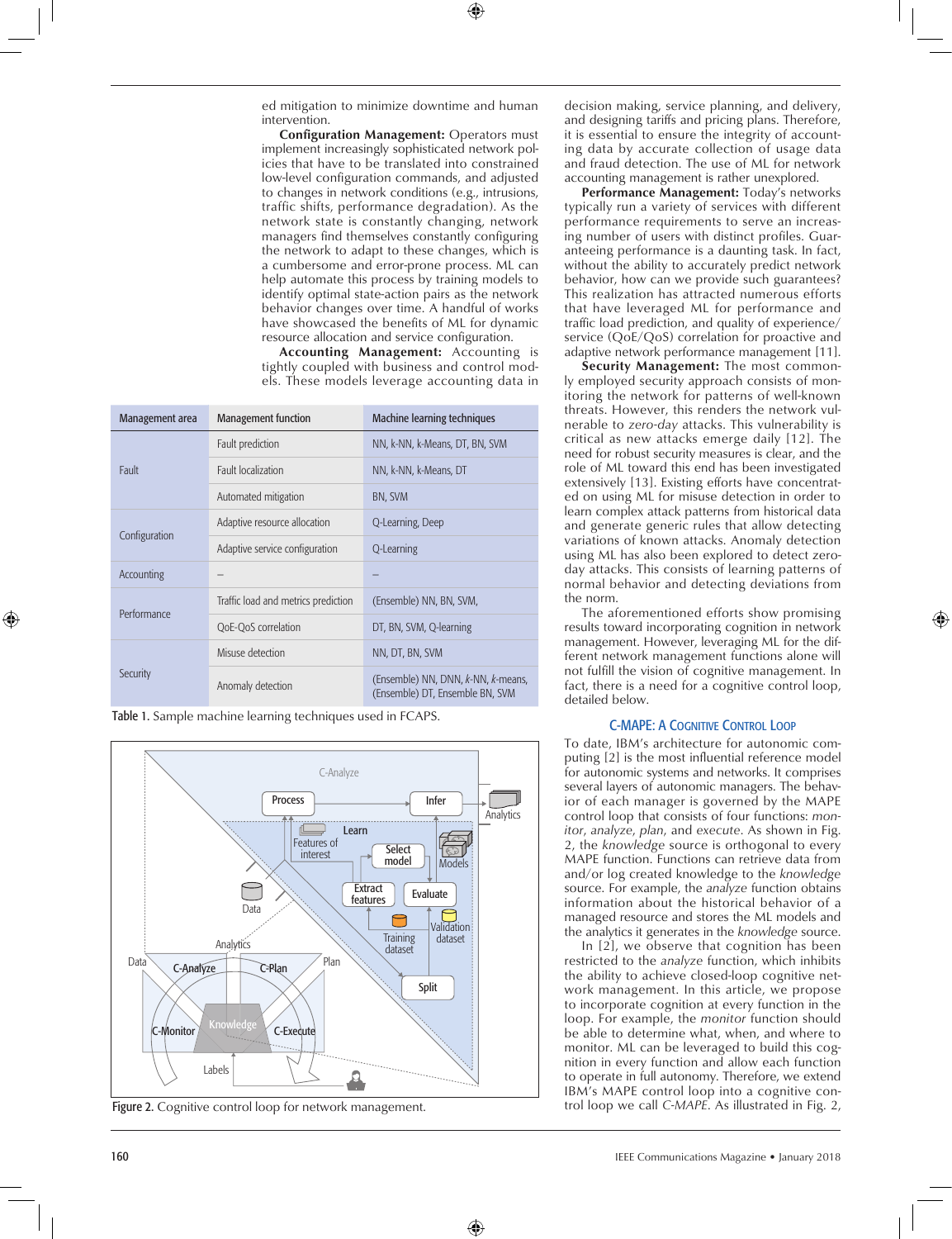cognition is achieved by introducing learning and inference in every function.

C-Monitor Function: refers to the cognitive monitor that performs intelligent probing. For instance, when the network is overloaded, the C-Monitor function may decide to reduce the probing rate and instead perform regression for data prediction.

C-Analyze Function: is responsible for detecting or predicting changes in the network environment (e.g., faults, policy violations, frauds, performance degradation, and attacks). ML has been leveraged to address some of these challenges, as discussed previously.

**C-Plan Function:** can leverage ML to develop an intelligent automated planning (AP) engine that reacts to changes in the network by selecting or composing a change plan. In the last decade, AP systems have been applied to real-world problems and have been relying on ML (e.g., DT, RL) for automating the extraction and organization of knowledge (e.g., plans, execution traces), and for decision making [14].

C-Execute Function: can use ML to schedule the generated plans and determine the course of action should the execution of a plan fail. These tasks lend themselves naturally to RL where the C-Execute agent could *exploit* past successful experiences to generate optimal execution policies, and explore new actions in case the execution plan fails.

Closing the control loop is achieved by monitoring the state of the network to measure the impact of the change plan.

#### Use Case: A Cognitive Security Manager

We showcase how C-MAPE can be used for security anomaly detection and mitigation. We present a use case over a software-defined infrastructure (SDI) that can be realized in production. Figure 3 illustrates the resource orchestrator (e.g., OpenStack; https://www.openstack.org/, accessed 14 June2017) and the SDN controller (e.g., OpenDaylight; https://www.opendaylight. org/, accessed 14 June 2017) that directly communicate with the computing and networking resources in the SDI. The resource orchestrator administers the physical and virtual resources, while the SDN controller facilitates automated and flexible configuration of the network resources.

We assume that all information regarding the physical and virtual resources (e.g., topology changes), and data (e.g., flow statistics, links' states) are periodically stored in a central repository, by the resource orchestrator and the SDN controller, respectively. This repository supplements the *knowledge* source. The cognitive security manager (CSM) in Fig. 3 depicts the cognitive control loop for *C-MAPE* functions in security management. It communicates with the resource orchestrator, the SDN controller, and the repository via REST application programming interfaces (APIs) to perform control and management functions.

As illustrated in Fig. 3, the *C-Monitor* function pulls flow-level information and packet-level statistics for ingress traffic via the SDN controller from the SDN switch X. The flow-level information includes source IP, destination IP, source port, destination port, and protocol. The packet-level



Figure 3. Cognitive security manager for anomaly inference and mitigation over a software-defined infrastructure.

statistics include packet inter-arrival time, average packet length, and bytes per packet. The controller augments the central repository with this information and statistics.

We assume that *C-Analyze* in CSM has already augmented the *knowledge* source with an outliers detection model using an ML algorithm (e.g., *k*-means, *k*-NN) for anomaly inference. It does so by leveraging the historical data from the *knowledge* source to train and validate the model. In real time, the *C-Analyze* function passes the data collected by *C-Monitor* through the trained model and infers a security anomaly associated with a sequence of flows pertaining to the same source IP.

The generated analytics are then used by the *C-Plan* function that employs RL to choose an optimal change plan based on the criticality of the anomaly. This plan entails installing a DPI virtual network function along with updating flow rules to route packets from the suspected source IP to the DPI.

Based on the chosen plan from the *C-Plan* function, the *C-Execute* function directs the resource orchestrator to instantiate a DPI VM on computing resource A in Fig. 3. The DPI VM is pre-configured to log DPI results in the repository. The *C-Execute* function also directs the SDN controller to install flow rules in the SDN switch X to route packets from the suspected IP to the DPI A for further investigation.

The illustrated use case ends here; however, the results from the DPI could further be used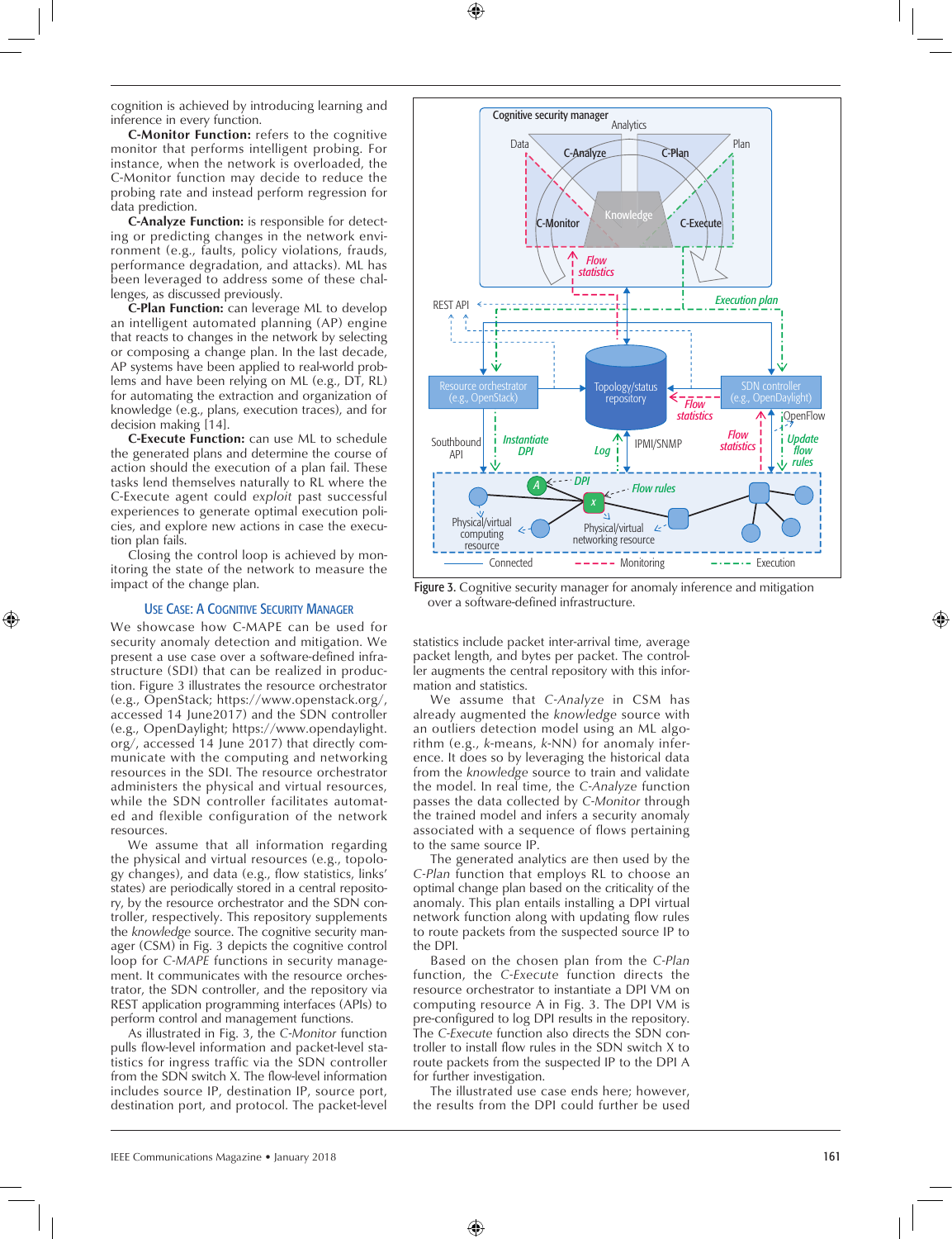

Figure 4. C-MAPE in each function of FCAPS management area.

to install a firewall and configure it to drop packets from the suspicious IP if deemed malicious. Although this use case focuses on *C-MAPE* for security management, *C-MAPE* can play a vital role in all areas (e.g., fault, configuration) to offer holistic cognitive network management.

# Future Research Directions

#### Machine Learning for FCAPS: What Can Be Done?

Above, we highlighted the previous efforts toward employing ML in FCAPS. These efforts are indeed fundamental toward realizing autonomic network management. As illustrated in Fig. 4, *C-MAPE* will reside in every management area, and within different functions of every area. However, as we survey previous and ongoing efforts, we observe that the automation of many management tasks has not been explored yet. As a call for action, we identify further research opportunities, where ML can be applied with respect to FCAPS.

#### Fault Management:

*Failure Prevention:* ML has been used for proactive failure prediction, leaving the localization and mitigation steps mostly as reactive. However, proactive mitigation combined with fault prediction can help prevent upcoming failures. Since a proactive mitigation approach requires a set of actions to be taken, RL can be a prospective candidate. To select the appropriate mitigation step, the root cause of the predicted fault has to be precisely identified. Existing ML-based localization approaches suffer from poor scalability when analyzing the high-dimensional device log attributes in moderate-size networks. Dimensionality reduction can be leveraged to improve the scalability of fault localization techniques without sacrificing accuracy.

*Fault Management in Cloud and Virtualized Environments:* The efforts on fault management discussed above focus on single tenant networks. The advent of new technologies, such as multi-tenancy in cloud and virtualization of network functions, magnify the complexity and dimensions of the fault space in a network. For instance, any failure in the underlying physical resource can propagate to the hosted virtual resources. However, the reverse is not always true. To predict and locate faults in such networks, we can use DNNs, which can model complex multi-dimensional state spaces. A reliable virtual network (VN) embedding algorithm can leverage these predictions to set up a VN. Furthermore, any automated mitigation within a VN should not affect the operations of other coexisting VNs. Here, RL combined with DNNs can learn to optimize mitigation steps.

#### Configuration Management:

*Mapping High-Level Requirements to Low-Level Configurations:* Networks are configured to satisfy certain requirements in terms of performance, connectivity, fault tolerance, security, and so on. The gap between high-level requirements and low-level configurations (e.g., resources to be provisioned) is difficult to bridge. RL techniques can be leveraged in this context. The reward for selecting a configuration setting of a given network element can be thought of as the utility of that particular setting in delivering the high-level requirement under a given network condition.

*Configuration Verification:* Configuration changes (e.g., access control lists, routing tables) should not conflict with high-level requirements; nor should they adversely affect the expected behavior of the network. Formal methods have been used to analyze and verify network configurations [15]. However, these methods are found to be highly complex and are difficult to scale. A growing interest has been shown in applying DL-aided verification, code correction, and theorem proving. Considering the scale and complexity of the configuration parameters in a network, a DL-based verification approach is worth exploring.

*Configuration Rollback:* After verification, a decision is made to either accept the configuration changes or to revert (some of) them back to a previous stable state. To avoid service disruption and performance degradation, it is essential that the stable state is reached with minimum delay. Assuming that snapshots of stable configurations are logged, the system still has to decide in what order the changes should be applied, while minimizing both disruption and delay. Here, RL can be used to find the optimal rollback strategy, assuming, for instance, that rollbacks are assigned rewards that are inversely related to the incurred disruption and time-to-stable state.

#### Accounting Management:

*Making Accounting Smart:* Collecting accurate customer usage yields opportunities for increasing customer experience and resource utilization, and reducing cost of operations. The collected customer usage data can be leveraged by supervised and unsupervised ML models to deduce norms and predict customers' usage habits. These models identify deviations from the norm, triggering misuse detection and root cause analysis for fraudulent activities. Such prediction models can also help service providers to convene smart pricing schemes and smart forecasted bills, provide incentives, and bundle services. Furthermore, these models can facilitate opportunistic, dynamic, and proactive provisioning of resources to improve QoS.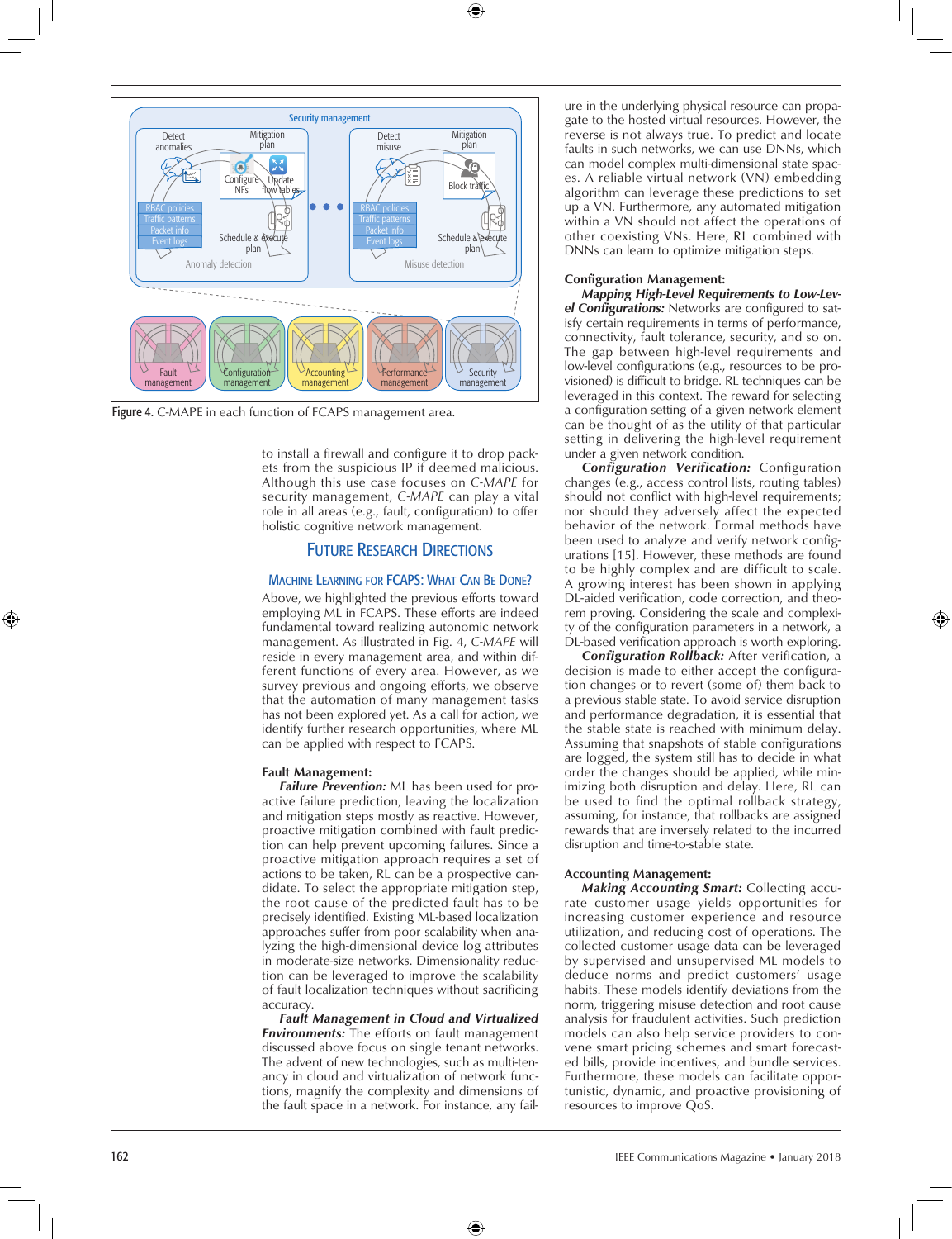#### Performance Management:

*Adaptive Probing:* Obtaining measurements from the network is required for monitoring network behavior. However, the large number of devices in the network, the variety of parameters to measure, and the small time intervals to log data exponentially increase the amount of traffic overhead, resulting in network performance degradation. Regression, mostly based on time series data, can predict the value of the measured parameters to optimize probing. The goal is to set probing rates that keep traffic overhead within a target value, while minimizing performance degradation and providing high prediction accuracy.

*Detecting Patterns of Degradation:* Poor QoS can be addressed by monitoring network metrics that indicate performance degradation. The challenge is to detect the characteristic patterns of degradation before the quality drops below an acceptable level. This information can be reported to the network administrator or used for autonomic tuning of network parameters to achieve optimum performance. Here, elastic resource allocation can be leveraged to dynamically accommodate user demands for achieving optimum performance while maximizing resource utilization. As aforementioned, supervised learning has been used to predict the value of network performance metrics. However, employing performance prediction for autonomic tuning of the network behavior remains an open challenge.

#### Security Management:

*Reducing Classification Errors:* While ML for anomaly detection has received significant interest in the literature, it has not yet been employed in practice. This is mainly due to their high false positive rate that wastes expensive network analyst time. Hence, further efforts are needed to reduce classification errors in anomaly detection. Some promising research directions include the use of alarm post-processing (e.g., correlation, filtering, prioritization) and the correlation of host-based and network-based data traces. The latter allows the detection of threats that fail to be detected at the network level but exhibit anomalous behavior on the host and vice versa. Ensemble learning has also shown encouraging results in terms of its ability to overcome data skew.

*Security of Management:* An important aspect of management is ensuring that the management interface itself is secured. This is primarily achieved by limiting access to authorized users. However, it cannot guarantee safety against malicious authorized users. Indeed, an authorized user with malicious intent can create havoc. To the best of our knowledge, there has been no work tailored to address the security of management, leaving it as an open research direction.

*Autonomic Security Management:* Anomaly detection has been extensively explored for its ability to detect new attacks. This is achieved by learning normal behavior and raising an alarm when a deviation from the norm is detected. However, this does not provide any intuition of the attack taking place. Identifying the nature of the attack is fundamental to determine the criticality of the situation and take appropriate mitigation

actions. This is indeed vital to achieve autonomic security management and must be realized in real time to avoid detrimental consequences.

#### Challenges in Using Machine Learning

Representative Datasets: ML is inherently data-driven. Hence, the quality of the data used for training and validation is critical. Non-representative datasets can have a severe impact on the accuracy of the models. Gaining access to representative data is not an easy task mainly due to its sensitive and confidential nature. One possible direction is to encourage sharing of data in the research community. Toward fulfilling this need, we have launched a website (https://sites.google. com/site/cnetmag/; accessed 14 June 2017) for the research community to share datasets, tools, and platforms.

Speed vs. Accuracy: Achieving high accuracy often comes at the cost of high computation time for training the model. This is particularly a challenge when dealing with online models. A promising direction to explore to overcome this challenge is the use of ensemble learning and hybrid techniques.

Ground Truth: A key challenge in applying ML is the need for ground truth. For supervised learning, ground truth provides the labels for training. For unsupervised learning it allows the accuracy of the model to be evaluated. However, to obtain the ground truth, one must either manually label the data or synthetically generate it. While the former allows the use of real data traces, the manual labeling process can be highly cumbersome and error-prone. On the other hand, the latter can render unrealistic traffic traces. An interesting research direction worth exploring is the application of active learning [16] to facilitate labeling.

ML Techniques for Networks: Another key challenge with the application of ML in networking is the lack of a "Theory of Networks." This concern was raised by David Meyer during his talk at Internet Engineering Task Force 97 (IETF97) [17] on machine intelligence and networking. Indeed, without a unified theory, each network has to be learned separately. This could truly hinder the speed of adoption of ML in networking. Furthermore, the currently employed ML techniques in networking have been designed with other applications in mind. An open research direction in this realm is to design ML algorithms tailored for networks [5].

Incremental Learning: Due to the high dynamicity of networks, the ML models have to be constantly re-trained to ensure their validity over time. Re-training a model from scratch is computationally expensive and time consuming, particularly for online applications. An interesting research direction is to achieve fast incremental learning, where the model is re-trained with only the new data.

Security of Machine Learning: ML is prone to adversarial attacks [18], also known as mimicry attacks, that aim to confuse learning. For instance, when employing ML for intrusion detection, an adversarial attack can trick the model into misclassifying malicious events as benign by poisoning the training set. In [18], the authors performed a proof of concept to showcase how a learning algorithm (outlier detection) can be manipulat-

hybrid techniques.

Achieving high-accuracy often comes at the cost of high computation time for training the model. This is particularly a challenge when dealing with online models. Some promising directions to overcome this challenge is exploring the use of ensemble learning and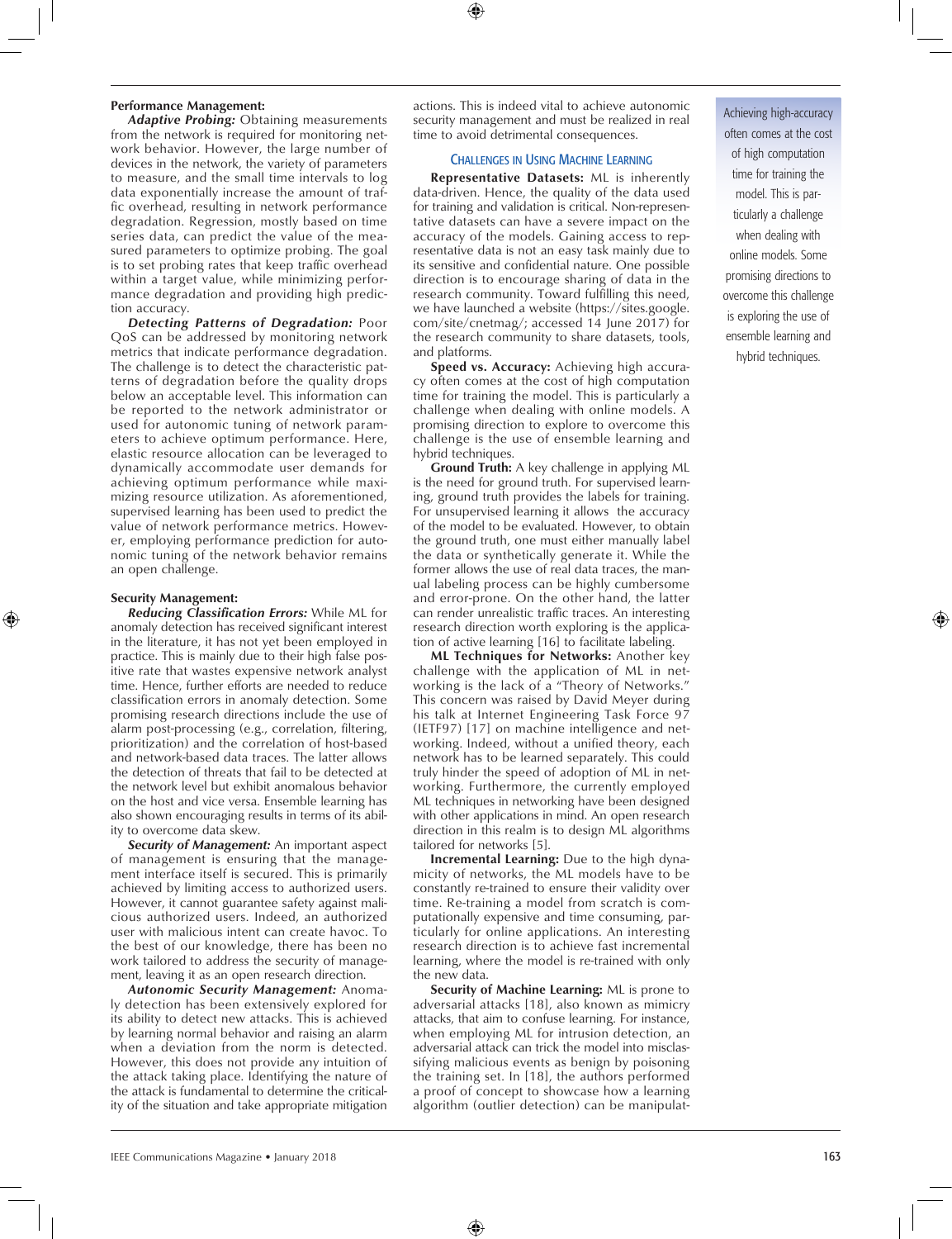The network has come a long way since then with the increasing adoption of SDN, NFV, and Cloud Computing. These technological advances have rendered the infrastructure more agile and compute and storage resources more abundant than ever before.

ed. They assumed complete knowledge of the ML algorithm in use and its decision boundaries. However, without such knowledge, the vulnerability of ML models remain an open research question. That is, it is unclear what it would take an outsider (without inside information) to pull off an adversarial attack in a blackbox setting. An interesting initiative worth mentioning is Cleverhans (https://github.com/tensorflow/cleverhans; accessed 14 June 2017), a useful library that allows to craft adversarial examples. It provides training datasets that can be used to build robust ML models capable of distinguishing legitimate datasets from poisoned ones.

### Challenges in Autonomic Network Management

Orchestration of Cognitive Management Functions: One key challenge in autonomic network management is how to orchestrate *C-MAPE* functions within a management area or across management areas. Such coordination is fundamental to attain high-level network policies that ensure the correctness of the system and the stability of the *C-MAPE* loop. Clearly, an orchestration layer is needed that will sit atop the management areas. Such a layer will need to address three key issues:

- Define valid operating regions of functions and ensure that a function remains within its boundary.
- Enable synchronization among functions so that *C-MAPE* can converge to a steady state.
- Resolve conflicting policies posed by different functions to ensure that the system behaves correctly.

However, to the best of our knowledge such a cognitive management orchestrator does not exist, and thus remains an open research direction.

Technological Barriers: To attain full autonomy, the management functions must be able to easily interact with the managed resources. Without standardized open interfaces, such autonomous interactions cannot be achieved. With the advent of SDN and NFV, many of these complexities have been alleviated. Although SDN enjoys the advantage of a well defined southbound API between the controller and network devices, the northbound API between the controller and the management applications has yet to mature. In addition, while NFV offers the flexibility to instantiate network functions on the fly, there are no standard APIs to configure their states. These challenges and more demand further efforts toward facilitating and standardizing network configuration and control.

#### **CONCLUSION**

More than a decade has passed since the vision of autonomic computing was initially proposed. The gap between the vision's demands and the network capabilities have inhibited the former from being effectuated. However, the network has come a long way since then with the increasing adoption of SDN, NFV, and cloud computing. These technological advances have rendered the infrastructure more agile, and compute and storage resources more abundant than ever before. Motivated by this evolution, coupled with the growing need for enhanced management, this

article presents our preliminary effort to realize a cognitive network management framework using ML. We motivate the major role that ML can play in realizing cognitive network management, and highlight existing efforts that have leveraged ML for performing various management tasks. We follow this discussion with an elucidation of how ML extends the MAPE control loop to realize cognitive network management. We present a use case of a cognitive security manager that can be implemented in practice, and conclude with open research directions to realize a holistic cognitive network management framework.

#### **ACKNOWLEDGMENTS**

This work was supported in part by the NSERC Discovery Grants Program (Canada), the Quebec FRQNT postdoctoral research fellowship (Canada), the ELAP scholarship (Canada), and the COL-CIENCIAS Scholarship Program No. 647-2014 (Colombia).

#### **REFERENCES**

- [1] Q. Mahmoud, *Cognitive Networks: Towards Self-Aware Networks*, Wiley-Interscience, 2007.
- [2] S. R. White *et al*., "An Architectural Approach to Autonomic Computing," *Proc. Int'l. Conf. Autonomic Computing*, 2004, May 2004, pp. 2–9.
- [3] L. Xu *et al*., "Cognet: A Network Management Architecture Featuring Cognitive Capabilities," *Proc. Euro. Conf. Networks and Commun.*, June 2016, pp. 325–29.
- [4] D. D. Clark *et al*., "A Knowledge Plane for the Internet," *Proc. Conf. Applications, Technologies, Architectures, and Protocols for Computer Commun.*, 2003, pp. 3–10.
- [5] A. Mestres *et al*., "Knowledge-Defined Networking," *ACM SIGCOMM Computer Commun. Review*, vol. 47, no. 3, 2017, pp. 2–10.
- [6] A. Clemm, *Network Management Fundamentals*, Cisco Press, 2006.
- [7] P. Langley and H. A. Simon, "Applications of Machine Learning and Rule Induction," *ACM Commun*., vol. 38, no. 11,
- Nov. 1995, pp. 54–64. [8] E. Brill et al., "Data-Intensive Question Answering," *TREC*, 2001.
- [9] G. Tesauro, "Reinforcement Learning in Autonomic Comput-ing: A Manifesto and Case Studies," *IEEE Internet Computing*, vol. 11, no. 1, Jan. 2007, pp. 22–30.
- [10] J. Stanganelli, "The High Price of IT Downtime," *Computer Networking*, 2016; online, accessed 14 June 2017.
- [11] N. Bui *et al*., "A Survey of Anticipatory Mobile Networking: Context-Based Classification, Prediction Methodologies, and Optimization Techniques," *IEEE Commun. Surveys & Tutorials*, vol. 19, no. 3, 3rd qtr. 2017, pp. 1790–1821.
- [12] V. Harrison and J. Pagliery,"Nearly 1 Million New Malware Threats Released Every Day," *CNN Tech*., 2015; online, accessed 14 June 2017.
- [13] A. L. Buczak and E. Guven, "A Survey of Data Mining and Machine Learning Methods for Cyber Security Intrusion Detection," *IEEE Commun. Surveys & Tutorials*, vol. 18, no. 2, 2016, pp. 1153–76.
- [14] T. Zimmerman and S. Kambhampati, "Learning-Assisted Automated Planning: Looking Back, Taking Stock, Going Forward," *AI Mag.*, vol. 24, no. 2, 2003, pp. 73–96.
- [15] H. Yang and S. S. Lam, "Real-Time Verification of Network Properties Using Atomic Predicates," *IEEE/ACM Trans. Networking*, vol. 24, no. 2, Apr. 2016, pp. 887–900.
- [16] I. Zliobaite *et al*., "Active Learning with Drifting Streaming Data," *IEEE Trans. Neural Networks and Learning Systems*, vol. 25, no. 1, 2014, pp. 27–39.
- [17] D. Meyer, "Machine Intelligence and Networks," IETF97, 2016; online, accessed 14 June 2017.
- [18] M. Barreno *et al*., "Can Machine Learning Be Secure?" *Proc. ACM Symp. Info., Computer and Commun. Security*, 2006, pp. 16–25.

#### **BIOGRAPHIES**

Sara Ayoubi received her M.Sc. in 2012 from the Lebanese American University and her Ph.D. in 2016 from the Concordia Institute for Information and Systems Engineering. She is currently a postdoctoral fellow at the Cheriton School of Computer